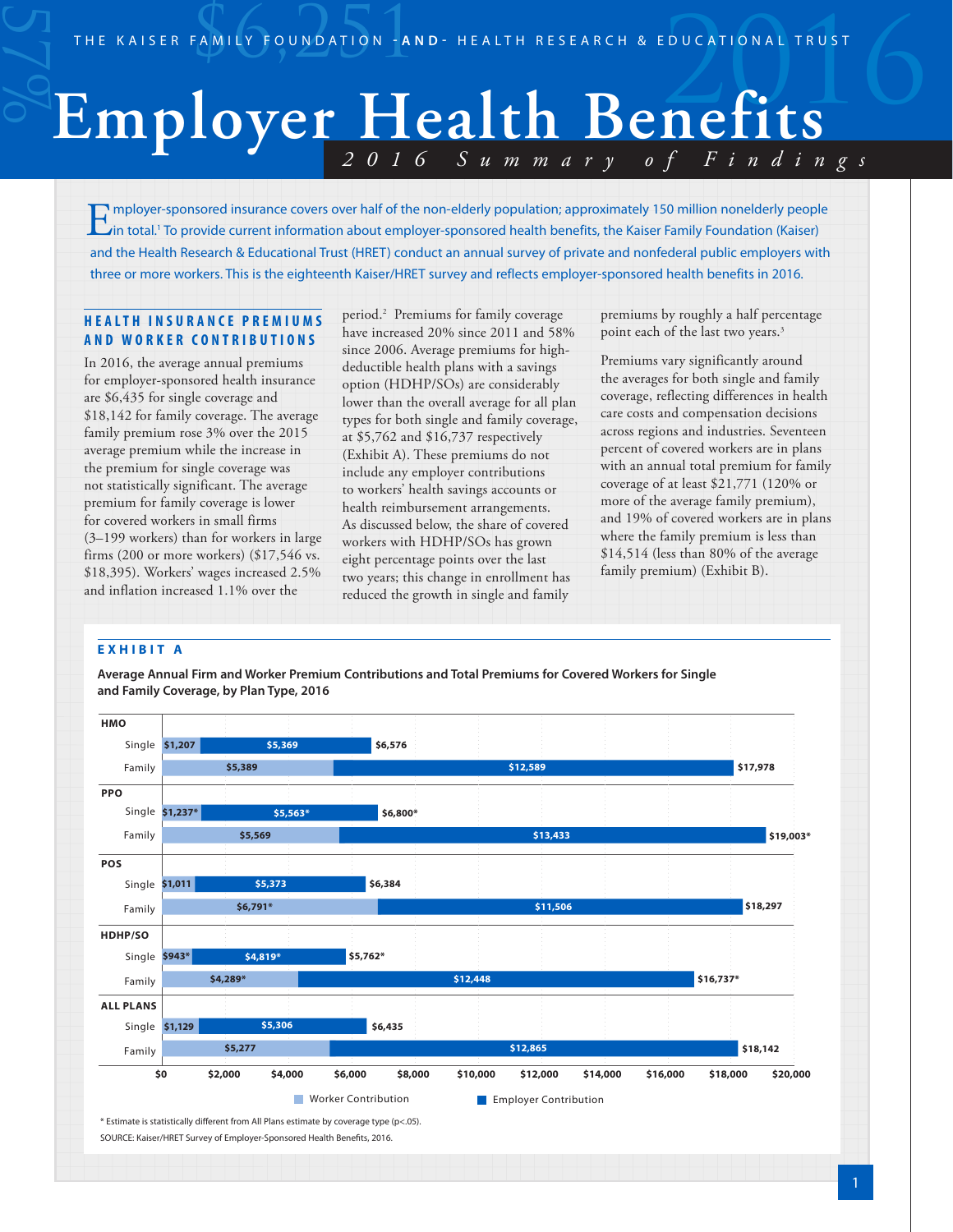S.



NOTE: The average annual premium is \$6,435 for single coverage and \$18,142 for family coverage. The premium distribution is relative to the average single or family premium. For example, \$5,148 is 80% of the average single premium, \$5,791 is 90% of the average single premium, \$7,078 is 110% of the average single premium, and \$7,722 is 120% of the average single premium. The same break points relative to the average are used for the distribution for family coverage.

SOURCE: Kaiser/HRET Survey of Employer-Sponsored Health Benefits, 2016.

Most covered workers make a contribution towards the cost of the premium for their coverage. On average, covered workers contribute 18% of the premium for single coverage and 30% of the premium for family coverage, similar percentages to the recent past. Workers in small firms contribute a higher average percentage of the premium for family coverage (39% vs. 26%) than workers in large firms. Covered workers in firms with a relatively high percentage of lower-wage workers (at least 35% of workers earn \$23,000 a year or less) contribute higher percentages of the premium for single (23% vs. 18%) and family (35% vs. 30%) coverage than

workers in firms with a smaller share of lower-wage workers.

As with total premiums, the share of the premium contributed by workers varies considerably. For single coverage, 12% of covered workers are in plans that do not require them to make a contribution, 62% are in plans which require a contribution of 25% or less of the total premium, and 2% are in plans that require a contribution of more than half of the premium. For family coverage, 3% of covered workers are in plans that do not require them to make a contribution, 45% are in a plan that requires a contribution of 25% or

less of the total premium, and 15% are in plans that require more than half of the premium (Exhibit C). Covered workers in small firms are much more likely to be in a plan that requires the worker to contribute more than 50% of the total family premium than covered workers in larger firms (34% vs. 7%).

One reason for this variation is the different approaches that employers use to structure employee contributions, particularly for family coverage. Of firms that offer family coverage: 45% of small firms and 18% of large firms provide the same dollar contribution for single

# **EXHIBIT C**

 $\overline{\mathcal{L}}$ 

**Distribution of Percentage of Premium Paid by Covered Workers for Single and Family Coverage, by Firm Size, 2016**

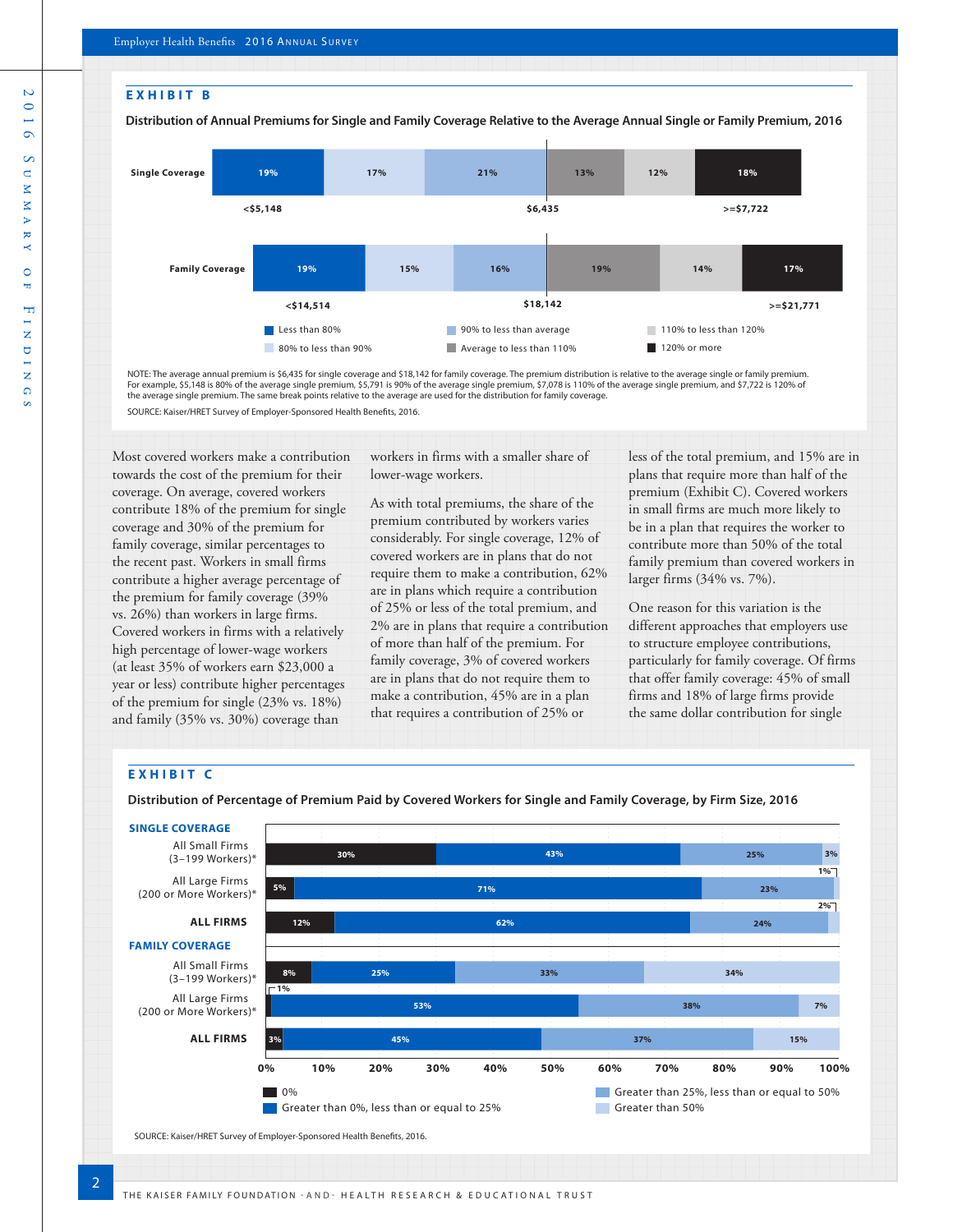and family coverage, which means that employees must pay the full additional premium cost to enroll family members in their plan; 45% of small firms and 67% of large firms make a higher dollar contribution for family coverage than for single coverage, 3% of small firms and 6% of large firms vary their approach with the class of the employee; and the remaining 7% of small firms and 9% of large firms take some other approach. Fifteen percent of covered workers are in a plan that requires tobacco users to contribute more towards the premium.

Looking at the dollar amounts that workers contribute, the average annual premium contributions for 2016 are \$1,129 for single coverage and \$5,277 for family coverage. Covered workers' average dollar contribution to family coverage has increased 78% since 2006 (Exhibit D) and 28% since 2011 (data not shown). Covered workers in small firms have lower average contributions for single coverage than workers in large firms (\$1,021 vs. \$1,176), but higher average contributions for family coverage (\$6,597 vs. \$4,719). Average contribution amounts for covered workers in HDHP/SOs are lower for single and family coverage than for covered workers in other plan types (Exhibit A).

# **EXHIBIT D**

**Average Annual Health Insurance Premiums and Worker Contributions for Family Coverage, 2006–2016**



SOURCE: Kaiser/HRET Survey of Employer-Sponsored Health Benefits, 2006–2016.

## **PLAN ENROLLMENT**

PPOs continue to be the most common plan type in 2016, enrolling 48% of covered workers. Twenty-nine percent of covered workers are enrolled in a highdeductible plan with a savings option (HDHP/SO), 15% in an HMO, 9% in a POS plan, and less than 1% in a conventional (also known as an indemnity) plan. Over the last two years, enrollment in PPOs has fallen 10 percentage points while enrollment in HDHP/SOs has increased 8 percentage points (Exhibit E).4

Plan enrollment differs with firm size: 52% of covered workers in large firms are enrolled in PPOs, compared to 39% percent in small firms; 18% percent of covered workers in small firms are enrolled in POS plans, compared to 4% in large firms.

# **EMPLOYEE COST SHARING**

Most covered workers must pay a share of the cost when they use health care services. Eighty-three percent of covered workers have a general annual deductible for single coverage that must be met



\*Estimate is statistically different from estimate for the previous year shown (p<.05).

NOTE: Covered Workers enrolled in an HDHP/SO are enrolled in either an HDHP/HRA or a HSA-Qualified HDHP. For more information see the Survey Methodology Section. The percentages of covered workers enrolled in an HDHP/SO may not equal the sum of HDHP/HRA and HSA-Qualified HDHP enrollment estimates due to rounding.

SOURCE: Kaiser/HRET Survey of Employer-Sponsored Health Benefits, 2006-2016.

Ñ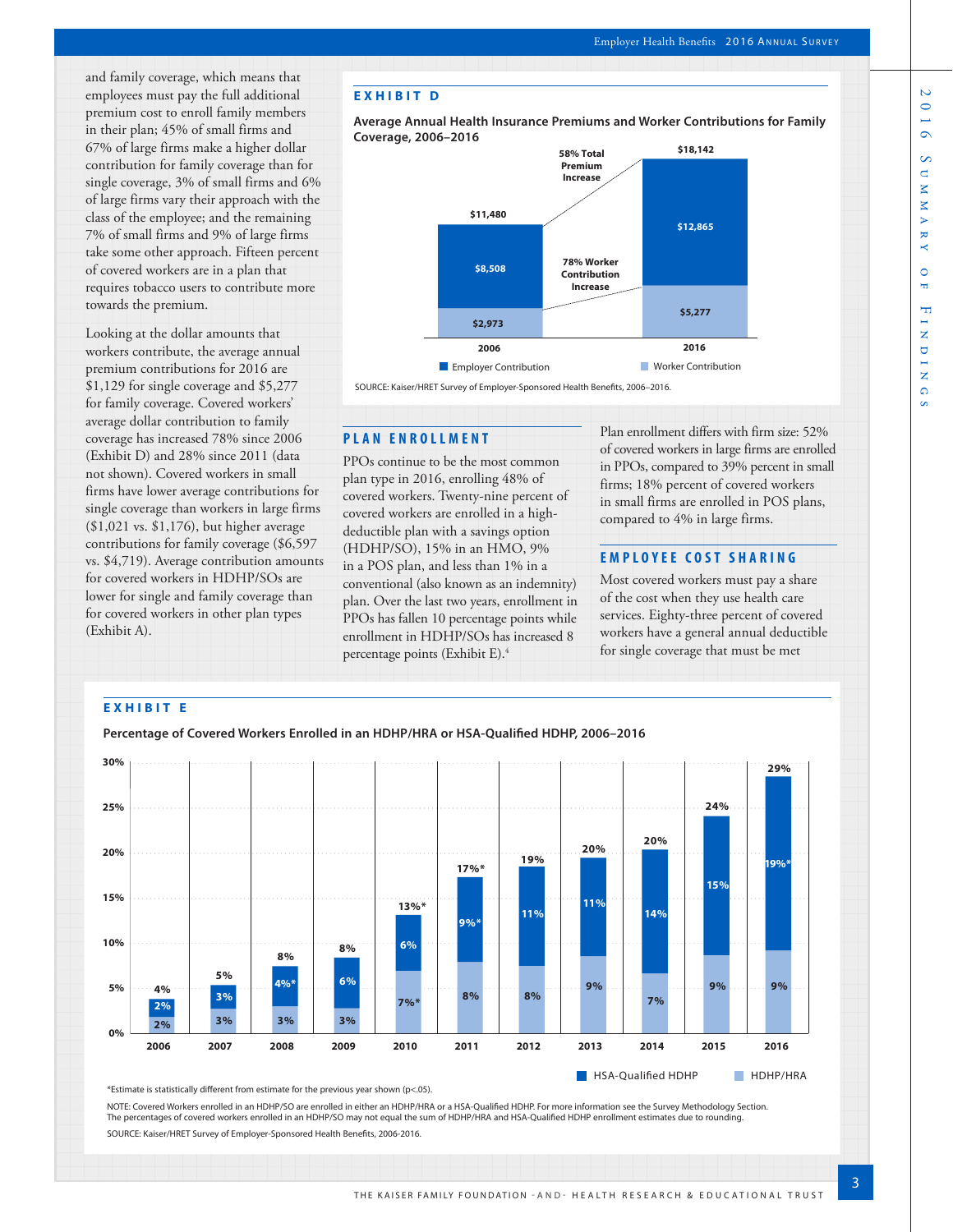#### **EXHIBIT F**



**Percentage of Covered Workers Enrolled in a Plan with a General Annual Deductible of \$1,000 or More for Single Coverage, by Firm Size, 2006–2016**

\* Estimate is statistically different from estimate for the previous year shown (p<.05).

NOTE: These estimates include workers enrolled in HDHP/SO and other plan types. Average general annual health plan deductibles for PPOs, POS plans, and HDHP/SOs are for in-network services.

SOURCE: Kaiser/HRET Survey of Employer-Sponsored Health Benefits, 2006-2016.

before most services are paid for by the plan. Even workers without a general such as copayments or coinsurance for office visits and hospitalizations.

Among covered workers with a general annual deductible, the average deductible amount for single coverage is \$1,478, higher than the average deductible last year (\$1,318). Among all covered workers, those enrolled at firms with a deductible and those without, the average deductible is \$1,221, significantly more than \$1,077 in 2015. The average deductible for covered workers is higher in small firms than in large firms (\$2,069 vs. \$1,238). Sixty-five percent of covered workers in small firms and 45% of covered workers in large firms are in a plan with a deductible of at least \$1,000 for single coverage, similar to the percentages last year (Exhibit F); a similar pattern exists for those in plans with a deductible of at least \$2,000 (41% for small firms vs. 16% for large firms).

Deductibles have increased in recent years due to higher deductible amounts within plan types (particularly PPO plans) and to higher enrollment in HDHP/SOs. While growing deductibles in PPOs and other plan types generally increases enrollee out-of-pocket liability, the shift

in enrollment to HDHP/SOs does not necessarily do so because most HDHP/SO enrollees receive an account contribution from their employers, which in essence reduces the high cost sharing in these plans. Fourteen percent of covered workers in an HDHP with a Health Reimbursement Arrangement (HRA) and 7% of covered workers in a Health Savings Account (HSA)-qualified HDHP receive an account contribution for single coverage at least equal to their deductible, while another 47% of covered workers in an HDHP with an HRA and 28% of covered workers in an HSA-qualified HDHP receive account contributions that, if applied to their deductible, would reduce their deductible to less than \$1,000. If we reduce the deductibles that workers face by employer account contributions, the percentage of covered workers with a deductible liability of \$1,000 or more would be reduced from 51% to 38% (Exhibit G).

Whether they face a general annual deductible or not, a large share of covered workers also pay a portion of the cost when they visit a physician. For primary care, 67% of covered workers face a copayment (a fixed dollar amount) when they visit a doctor and 25% face coinsurance (a percentage of the covered amount). For specialty care, 66% face a copayment and 26% face coinsurance. The average

in-network copayments are \$24 for primary care and \$38 for specialty care. The average in-network coinsurance is 18% for primary and 19% for specialty care. These amounts are similar to those in 2015.

Most workers also face additional cost sharing for a hospital admission or an outpatient surgery episode. After any general annual deductible is met, 64% of covered workers have a coinsurance and 14% have a copayment for hospital admissions. Lower percentages have per day (per diem) payments (6%), a separate hospital deductible (1%), or both copayments and coinsurance (10%). The average coinsurance rate for hospital admissions is 19%. The average copayment is \$282 per hospital admission, the average per diem charge is \$281, and the average separate annual hospital deductible is \$898. The cost sharing provisions for outpatient surgery follow a similar pattern to those for hospital admissions; most covered workers have either coinsurance (66%) or copayments (17%). For covered workers with cost sharing for outpatient surgery, the average coinsurance rate is 19% and the average copayment is \$170.

While almost all (98%) covered workers are in plans with a limit on in-network cost sharing (called an "out-of-pocket

annual deductible often face other types of cost sharing when they use services,

THE KAISER FAMILY FOUNDATION -AND- HEALTH RESEARCH & EDUCATIONAL TRUST 4

 $\overline{D}$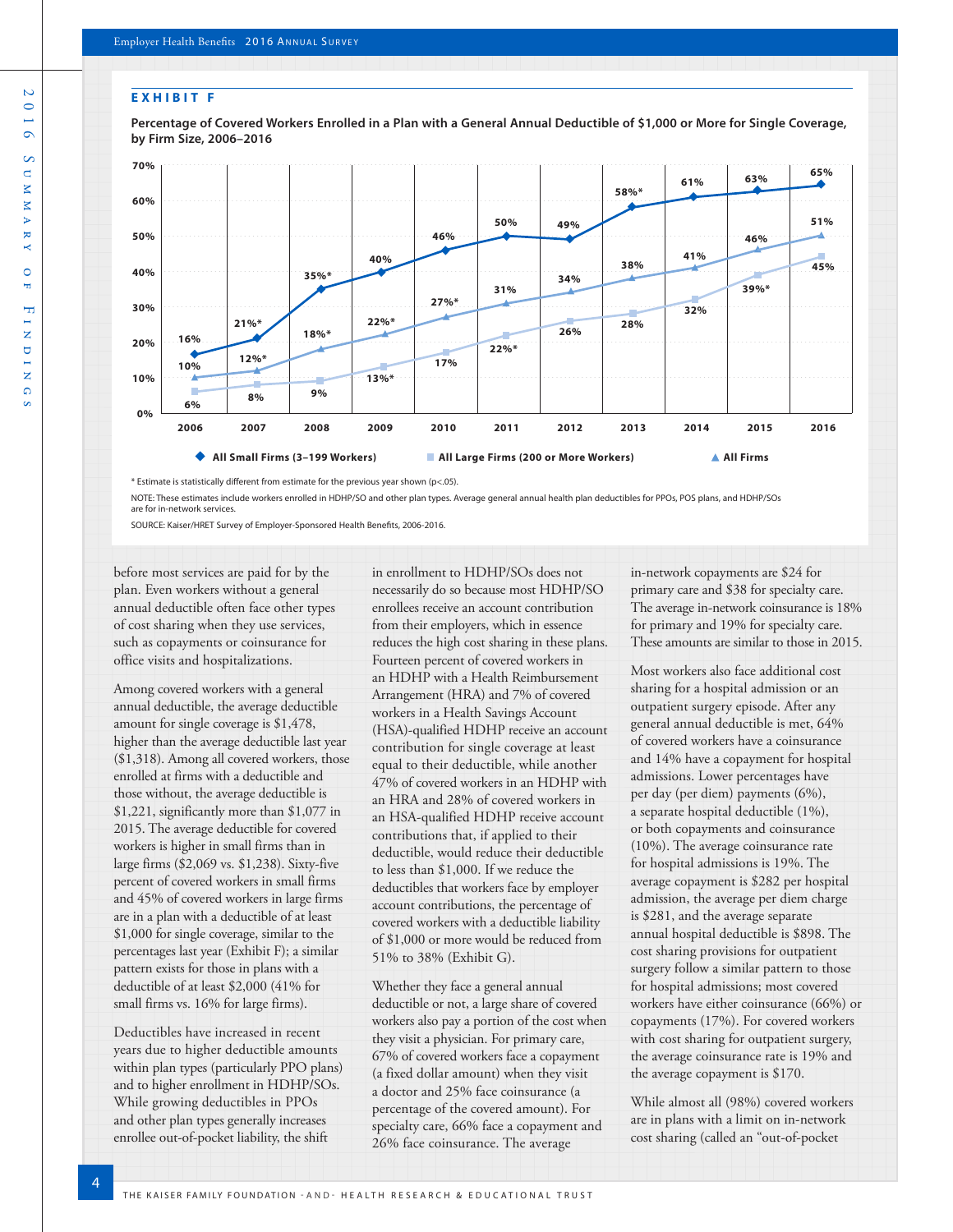#### **EXHIBIT G**

**Percentage of Covered Workers Enrolled in a Plan Where the Single Coverage Deductible and Out-of-Pocket Liability After HRA/HSA Contributions is \$1,000 or More, 2009–2016**



\* Estimate is statistically different from estimate for the previous year shown (p<.05).

NOTE: These estimates include workers enrolled in HDHP/SO and other plan types. Account contributions include an employer's contribution to an HSA or HRA. The net liability for covered workers enrolled in a plan with an HSA or HRA is calculated by subtracting the account contribution from the single coverage deductible. Average general annual health plan deductibles for PPOs, POS plans, and HDHP/SOs are for in-network services. HRAs are notional accounts, and employers are not required to actually transfer funds until an employee incurs expenses. SOURCE: Kaiser/HRET Survey of Employer-Sponsored Health Benefits, 2009-2016.

maximum") for single coverage, there is considerable variation in the actual dollar limits. Fourteen percent of these workers are in a plan with an annual out-of-pocket maximum for single coverage of less than \$2,000 while 18% are in a plan with an outof-pocket maximum of \$6,000 or more.

# **AVAILABILITY OF EMPLOYER-SPONSORED COVERAGE**

Fifty-six percent of firms offer health benefits to at least some of their workers, similar overall to percentages in recent years (Exhibit H). The percentages of

smaller firms (10 to 49 workers) offering coverage, however, has fallen since 2011 and years before. This trend precedes the ACA coverage expansions and is consistent with longer-term trends reported elsewhere.

## **EXHIBIT H**

**Percentage of Firms Offering Health Benefits, by Firm Size, 1999–2016**



\*Estimate is statistically different from estimate for the previous year shown (p<.05).

NOTE: Estimates presented in this exhibit are based on the sample of both firms that completed the entire survey and those that answered just one question. For more information see the Survey Methods Section

SOURCE: Kaiser/HRET Survey of Employer-Sponsored Health Benefits, 1999-2016.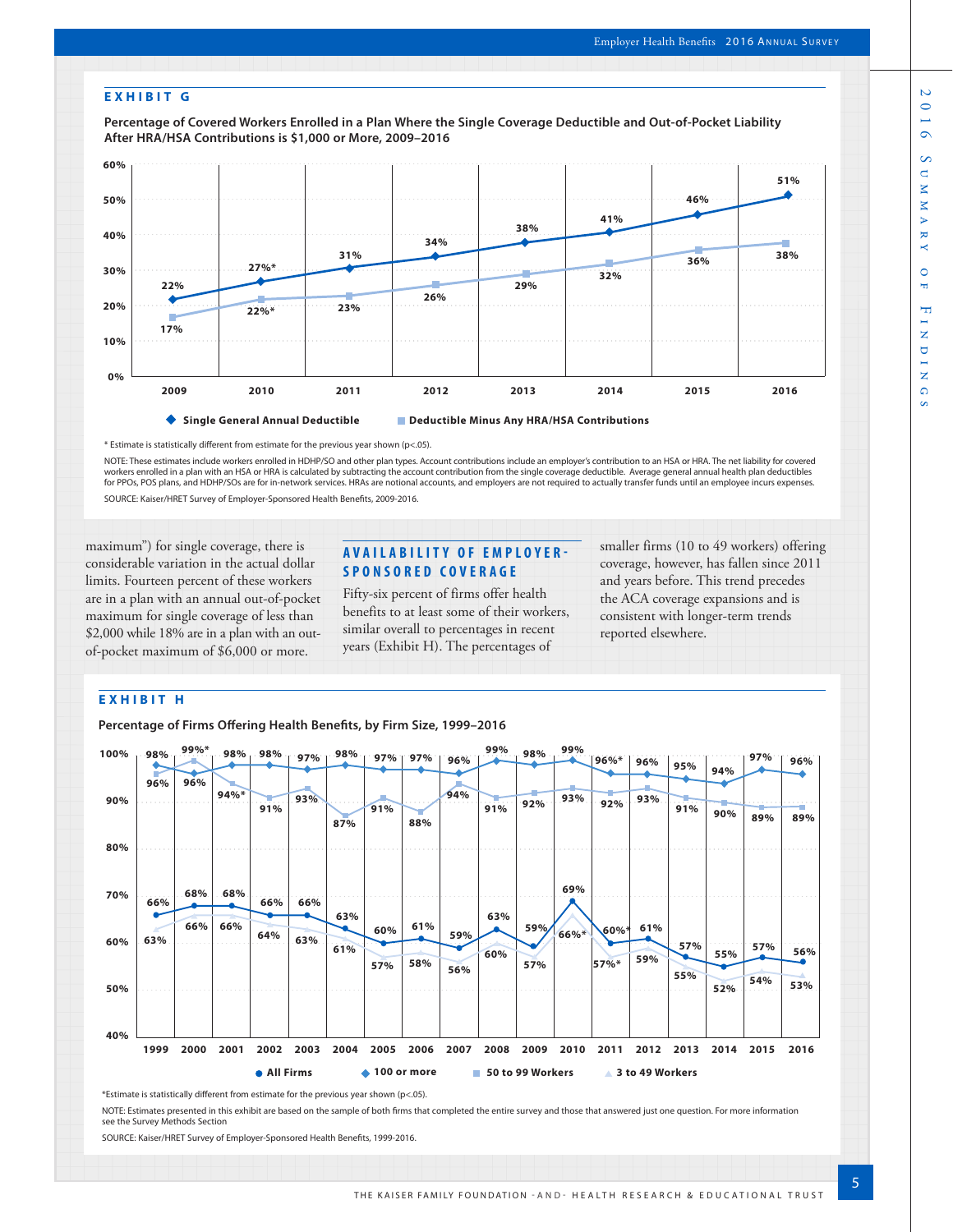#### **EXHIBIT I**

**Percentage of All Workers Covered by Their Employers' Health Benefits, in Firms Both Offering and Not Offering Health Benefits, by Firm Size, 1999–2016**



\*Estimate is statistically different from estimate for the previous year shown (p < .05). SOURCE: Kaiser/HRET Survey of Employer-Sponsored Health Benefits, 1999-2016.

The likelihood of offering health benefits differs significantly by firm size, with only 46% of employers with 3 to 9 workers offering coverage while virtually all employers with 1,000 or more workers offer coverage. Eighty-nine percent of workers are in a firm that offers health benefits to at least some of its employees, similar to recent years.

Even when firms do offer health benefits, not all of their workers are covered there. Some workers are not eligible to enroll (e.g., waiting periods or part-time or temporary work status) and others who are eligible choose not to enroll (e.g., they feel the coverage is too expensive or they are covered through another source). In firms that offer coverage, an average of 79% of workers are eligible for the health benefits offered by the firm, and of those eligible, 79% take up the firm's offer, resulting in 62% of workers in offering firms having coverage through their employer. If we look across workers both in firms that offer and those that do not offer health benefits, 55% of workers are covered by health plans offered by their employer. All of these percentages are similar to 2015. Over the longer term, however, the percentage of workers in all firms covered by a health plan from their employer has fallen from 59% in 2006 and 58% in 2011 to 55% in 2016 (Exhibit I).

6

The Affordable Care Act (ACA) provision requiring employers with at least 50 full-time equivalent employees (FTEs) to offer health benefits that meet minimum standards for value and affordability to their full-time workers or pay a penalty took full effect in 2016. Ninety-seven percent of firms with at least 50 FTEs reported that they offer coverage to at least 95% of their employees who work on average 30 hours per week or more, and 96% responded that they offer at least one plan that met the ACA standards for affordability and minimum value.

These firms were also asked about changes they planned to make or had made in the past year in response to the employer responsibility requirement. Two percent said they changed or planned to change the job classifications of some employees from full-time to part-time so that they would not be eligible for health benefits, while 7% said they changed or planned to change job classifications of some employees from part-time to full-time so that they would become eligible for health benefits. Other actions included 4% reducing or planning to reduce the number of full-time employees that they intended to hire because of the cost of providing health benefits to them, 2% increasing or planning to increase the waiting period before new employees become eligible for benefits, 12% extending or planning

to extend eligibility for health benefits to workers who were not previously eligible, and 2% extending or planning to extend eligibility for more comprehensive benefits to employees previously eligible only for limited benefit plans.

#### **Coverage for Spouses and Unmarried**

**Partners.** Virtually all firms offering health benefits offer coverage for spouses, although 13% of small firms and 5% of large firms say that spouses are ineligible to enroll if a spouse is offered coverage from another source, and an additional 5% of small firms and 8% of large firms say that spouses offered coverage from other sources can enroll only under certain conditions.

Twelve percent of firms offering coverage to spouses have a higher contribution or cost sharing for spouses who are eligible for coverage from another source, while 10% of firms offering coverage give additional compensation to employees who choose to enroll in their spouse's plan. Two percent of firms offering coverage to spouses report that they made a significant reduction in the amount that they contributed for covering employees' spouses during the last year. All of these percentages are similar for small and large firms.

Among firms offering family coverage, 32% offer coverage to same-sex unmarried partners, with an additional 33% saying they do not know or have not encountered

 $\mathbb{R}^3$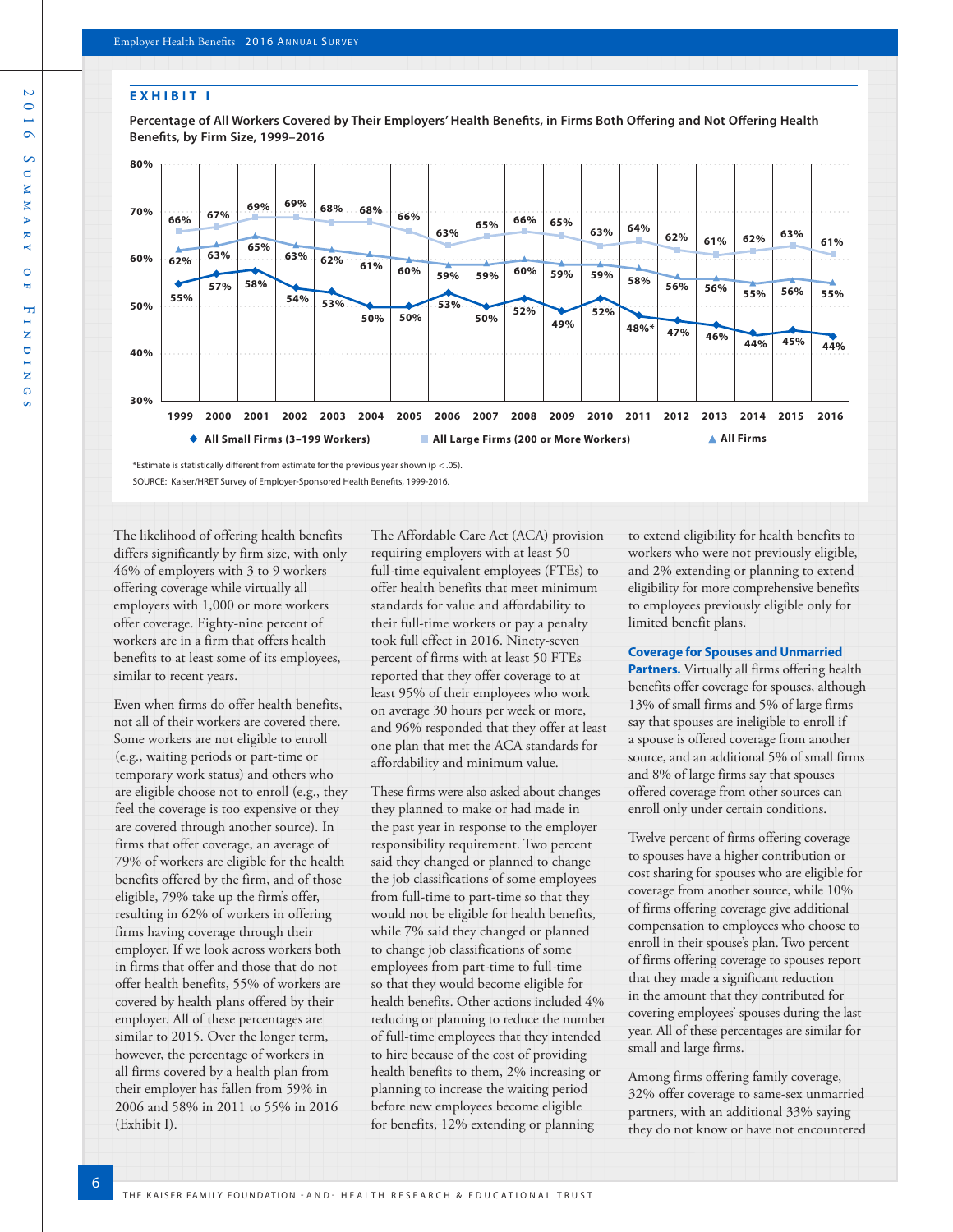the situation. Large firms are more likely to offer coverage to same-sex unmarried partners than small firms (49% vs. 32%); small firms are much more likely to say they do not know or have not encountered the situation (34% vs. 5%). Twentyseven percent of firms offering family coverage offer to unmarried opposite-sex partners, with an additional 28% saying that do know or have not encountered the situation. Large firms are more likely to offer coverage to unmarried oppositesex partners than smaller firms (42% vs. 26%); small firms are more likely to report they do not know or have not encountered the situation (28% vs. 2%).

# **RETIREE COVERAGE**

Of the large firms offering health benefits in 2016, 24% also offer health benefits to retirees, similar to the percentage in 2015 (23%). Among large firms that offer retiree health benefits, 92% offer health benefits to early retirees (workers retiring before age 65) and 72% offer health benefits to Medicareage retirees. Six percent of large firms offering retiree benefits offer some retiree benefits through a corporate or private exchange, and 17% (down from 26% in 2015) report they are considering changing the way they offer retiree coverage because of the new health insurance exchanges established by the ACA.

# **W E L L N E S S , H E A L T H R I S K A S S E S S M E N T S A N D B I O M E T R I C SCREENINGS**

Employers continue to show interest in programs that encourage employees to identify health issues and to take steps to improve their health (Exhibit J). A large share now offer health screening programs including health risk assessments, which are questionnaires asking employees about lifestyle, stress or physical health, and in-person examinations such as biometric screenings. Many employers have incentive programs that reward or penalize employees for completing assessments, participating in wellness programs, or meeting biometric outcomes. These survey questions on these topics were revised for 2016 and are asked only of firms offering health benefits. Because there was considerable uncertainty among small firms on some questions, particularly those related to incentives, findings are reported only for large firms in some instances.

**Health Risk Assessments.** Among firms offering health benefits, 32% of small firms and 59% of large firms provide employees with an opportunity to complete a health risk assessment. A health risk assessment includes questions about a person's medical history, health status, and lifestyle. Fiftyfour percent of large firms with a health

risk assessment program offer a financial incentive to encourage employees to complete the assessment. Among large firms with an incentive, the incentives include: lower premium contributions or cost sharing (51% of firms); requiring a completed health risk assessment to be eligible for other wellness incentives (44% of firms); and cash, contributions to healthrelated savings accounts, or merchandise (60% of firms).

**Biometric Screening.** Twenty percent of small firms and 53% of large firms offering health benefits offer employees the opportunity to complete biometric screening. Biometric screening is a health examination that measures an employee's risk factors such as body weight, cholesterol, blood pressure, stress, and nutrition. Fifty-nine percent of large firms with biometric screening programs offer employees an incentive to complete the screening. Among large firms with an incentive, the incentives include: lower premium contributions or cost sharing (52% of firms); requiring a completed biometric screening to be eligible for other wellness incentives (32% of firms); and cash, contributions to health-related savings accounts, or merchandise (56% of firms). In addition, 14% of large employers with biometric screening programs have financial incentives tied

## **EXHIBIT J**

**Among Large Firms (200 or more workers) Offering Health Benefits, Percentage of Firms Offering Incentives for Various Wellness and Health Promotion Activities, 2016**



NOTE: Among large firms that offer a health risk assessment, 54% had incentives or penalties to encourage employees to complete it. Among large firms that offer biometric screening, 59% had incentives or penalties to encourage employees to complete it and 14% had incentives or penalties for employees to meet a biometric outcome. Among large firms that offer a wellness program, 42% had incentives or penalties to encourage employees to complete it.

‡ Firms that offer either "Programs to Help Employees Stop Smoking", "Programs to Help Employees Lose Weight", or "Other Lifestyle or Behavioral Coaching".

SOURCE: Kaiser/HRET Survey of Employer-Sponsored Health Benefits, 2016

Ñ  $\bullet$  $\circ$  $\infty$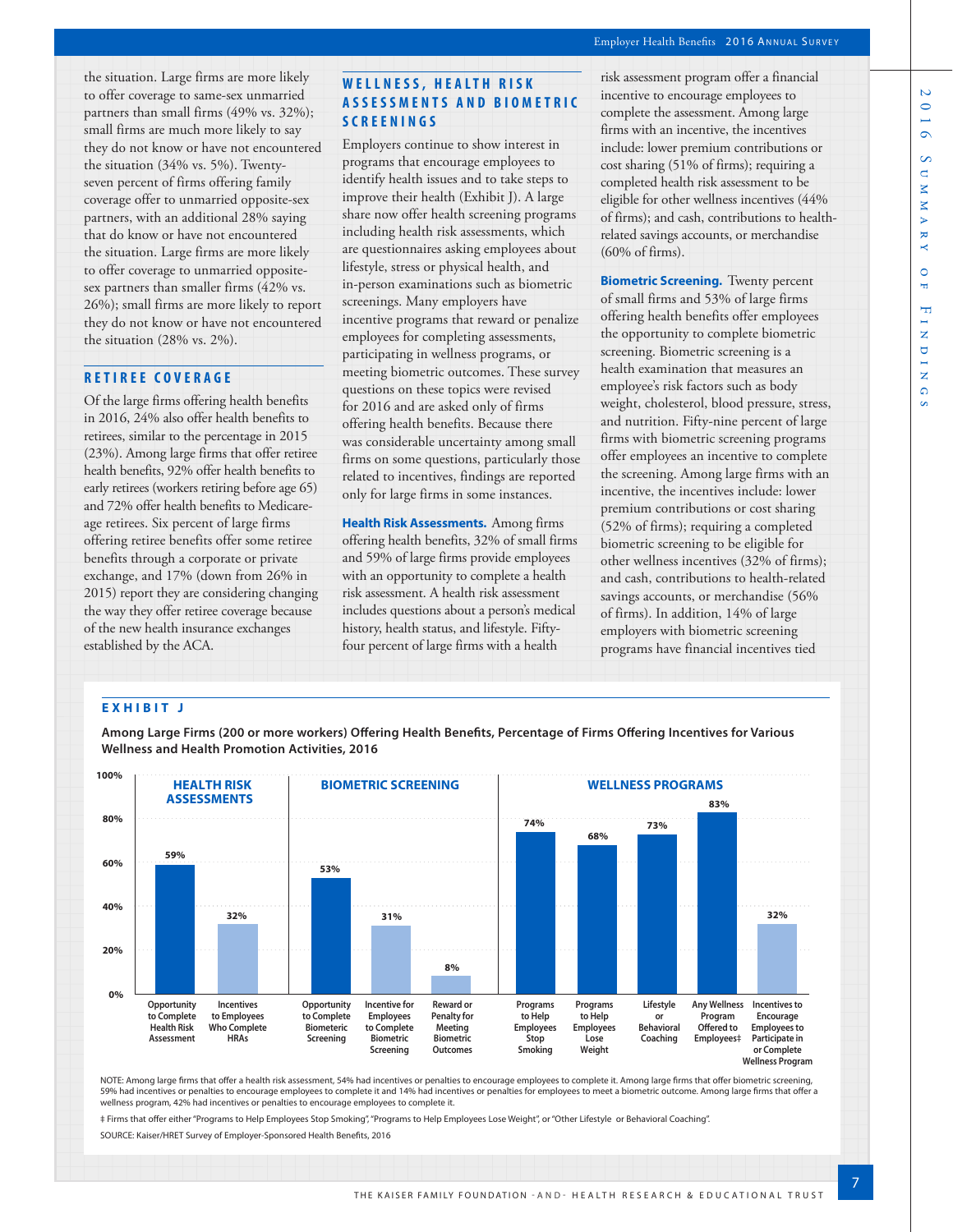$\overline{D}$ 2016 Summary of Findings  $\circ$  $\overline{\phantom{0}}$  $\circ$  $\infty$  $\overline{\mathsf{C}}$  $\overline{\mathbf{x}}$  $\overline{\mathbf{x}}$  $\overline{\triangleright}$  $\frac{1}{2}$  $\mathbf{k}$  $\circ$ H  $F_1$  $\overline{\mathbf{z}}$  $\cup$  $\frac{1}{\mathbf{Z}}$  $\Omega$ 

to whether or not employees met or were able to meet specified biometric outcomes, such as a targeted body mass index (BMI) or cholesterol level.

**Health and Wellness Promotion Programs.**

Many employers offer wellness or health promotion programs to help employees improve their health and avoid unhealthy behaviors. Forty-six percent of small firms and 83% of large firms offer a program in at least one of these areas: smoking cessation; weight management; behavioral or lifestyle coaching. Three percent of small firms and 16% of large firms report collecting health information from employees through wearable devices such as a Fitbit or Apple Watch. Forty-two percent of large firms with one of these health and wellness programs offer employees a financial incentive to participate in or complete the program. Among large firms with an incentive for completing wellness programs, incentives include: lower premium contributions or cost sharing (34% of firms); cash, contributions to health-related savings accounts, or merchandise (76% of firms); some other type of incentive (14% of firms).

Some firms separate financial incentives for different programs and some others have incentives that require participation in more than one type of program (e.g., completing an assessment and participating in a health promotion activity). We asked firms that had any incentives for health risk assessments, biometric screening or the specified health and wellness promotion programs what the maximum financial incentive was for a worker for all of their programs combined. Among large firms with any type of incentive, 26% have a maximum financial incentive of less than \$150, 35% have a maximum incentive between \$150 and \$500, 23% have a maximum incentive between \$500 and \$1,000, 9% have a maximum incentive between \$1,000 and \$2,000, and 7% have a maximum incentive of \$2000 or more.

### **SITES OF CARE**

8

**Telemedicine.** Thirty-nine percent of large firms that offer health benefits cover the provision of some health care services through telecommunication in their largest health plan. We revised our questions for 2016 to clarify that we were asking about payment for services and not just the electronic exchange of information. Among these firms, 33% reported that workers have a financial incentive to

receive services through telemedicine as instead of visiting a physician's office.

**Retail Health Clinics.** Sixty percent of small firms and 73% of large firms cover services offering health benefits provided in retail health clinics, such as those found in pharmacies and supermarkets, in their largest health plan. Among large firms covering services in retail clinics, 10% reported that workers had a financial incentive to receive services in a retail clinic instead of visiting a traditional physician's office.

**On-Site Health Clinics.** Among firms with at least 50 employees offering health benefits, five percent provide health services to employees through an on-site health clinic in at least one of their major locations. Eighty-six percent of these firms provided some services for non-workrelated illnesses through the on-site clinic. Firms with at least 1,000 workers were more likely to have an on-site health clinic than smaller firms (25% vs. 4%).

# **PROVIDER NETWORKS High Performance or Tiered Networks.**

Fourteen percent of large firms offering health benefits have high performance or tiered networks in their largest health plan, down from 24% last year. These programs identify providers that are more efficient or have higher quality care, and may provide financial or other incentives for enrollees to use the selected providers.

**Narrow Networks.** Seven percent of firms offering health benefits offer a health plan that they consider to have a narrow network (i.e., a network they would consider more restrictive than a standard HMO network), similar to the percentage reported last year. There is no difference between small and large firms on this measure.

Six percent of firms reported that they or their insurer had eliminated a hospital or health system from any of their plans' networks in order or reduce costs. There is no difference between small and large firms on this measure.

## **OTHER TOPICS**

**Self-Funding.** Thirteen percent of covered workers in small firms and 82% in large firms are enrolled in plans that are either partially or completely self-funded, similar to last year. Overall, 61% of covered

workers are enrolled in a plan that is either partially or completely self-funded.

**Private Exchanges.** Two percent of firms offering health benefits with at least 50 employees offer health benefits through a private exchange. Private exchanges are arrangements, usually created by consultants, brokers or insurers, which allow employers to offer their employees a choice of different benefit options, often from different insurers. Among firms offering health benefits that do not currently offer through a private exchange, 18% with at least 50 workers, including 28% with at least 5,000 workers, say they have considered offering coverage through a private exchange.

**Professional Employment Organization.**

Some firms provide for health and other benefits by entering into a co-employment relationship with a Professional Employer Organization (PEO). Under this arrangement, the firm manages the day-to-day responsibilities of employees, but the PEO hires the employees and acts as the employer for insurance, benefits, and other administrative purposes. Four percent of small firms offering health benefits offer coverage through a PEO, similar to last year.

**Grandfathered Health Plans.** The ACA exempts "grandfathered" health plans from a number of its provisions, such as the requirement to cover preventive benefits without cost sharing or the new rules for small employers' premiums ratings and benefits. An employer-sponsored health plan can be grandfathered if it covered a worker when the ACA became law (March 23, 2010) and if the plan has not made significant changes that reduce benefits or increase employee costs.<sup>5</sup> Twenty-three percent of firms offering health benefits offer at least one grandfathered health plan in 2016, down from 35% last year. Twenty-three percent of covered workers are enrolled in a grandfathered health plan, similar to the percentage in 2015.

# **EXCISE TAX ON HIGH-COST HEALTH PLANS**

Under the ACA, employer health plans in 2020 will be subject to an excise tax of 40% on the amount by which their cost exceeds specified thresholds.<sup>6</sup> The tax was scheduled to take effect in 2018, but its effective date was delayed two years. The tax is calculated with respect to each employee based on the combination of health benefits received by that employee,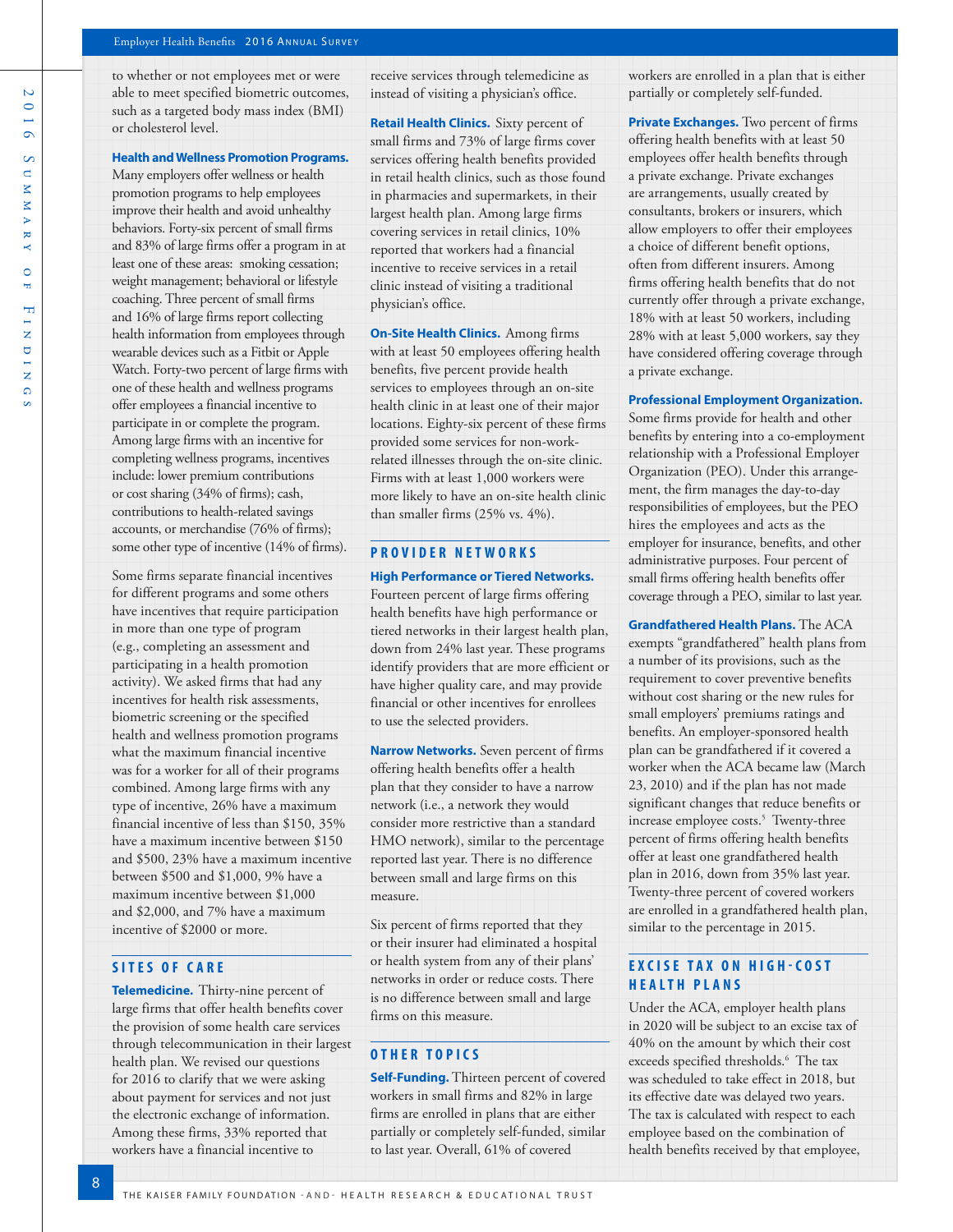Ñ

including the employer and employee share of health plan premiums and account contributions. Of firms offering health benefits, 15% of small firms and 64% of large firms say they have conducted an analysis to determine if they will exceed the thresholds, with 29% of the small firms and 27% of the large firms saying that their largest health plan would exceed the threshold in 2020.

Some plans report planning or taking action in the last year in anticipation of the assessment: four percent of small firms and 15% of large firms increased cost sharing; three percent of small firms and nine percent of large firms switched to a lower cost plan or eliminated a plan option; three percent of small firms and eight percent of large firms moved benefit options to an account-based plan; and four percent of small firms and two percent of large firms selected a plan with a smaller network of providers.

# **CONCLUSION**

This is the fifth straight year of relatively low premium growth (family coverage growing between 3 and 4 percentage points each year), but the stability for premiums belies some other changes that have occurred during the period. Deductibles continued to grow in 2016; over the last five years, the percentage of covered workers facing a general annual deductible has grown from 74% to 83%, while the average single deductible amount (among those facing a deductible) increased from \$991 to \$1,478. These higher deductibles likely contributed to the moderating premium increases over this period.

The higher deductibles have resulted, in part, by growing enrollment in HDHP/SOs, where enrollment has gone from 17% of covered workers in 2011 to 29% in 2016. Just in the last two years, enrollment in HDHP/SOs has grown by eight percentage points while PPO enrollment has declined by ten. More enrollment in HDHP/SOs has several implications for costs: they have higher deductibles than other plan types, but many enrollees also receive contributions to their HSA or HRAs that offset some or all of the cost sharing; they have lower total premiums and worker contribution amounts, although contributions by employers toward enrollee HRAs and HSAs offset some of the impact of the lower premiums for employers.

There has been a reduction in offering for firms with 10 to 49 workers over the period, decreasing from 74% in 2011 (and 76% in 2012) to 66% in 2016. This change precedes the introduction of public marketplaces and premium tax credits, and other sources show a longer term reduction in offer rates among small private firms. Across all workers (both in firms that offer and do not offer coverage) during the period, the percentage of workers with coverage from their own employer has fallen from 58% in 2011 to 55% in 2016.

Employers, particularly larger ones who employ most workers, continue to show interest in programs to improve health and in new delivery options. Significant shares of small and large employers offer employees the opportunity to complete health risk assessments or biometric screening or to participate in lifestyle coaching or other health promotion programs; many large employers provide employees with financial incentives to complete assessments or participate in programs. Employers also are covering services through new venues, such as retail health clinics and telemedicine, sometimes providing financial incentives for employees to use these new options.

Finally, the continuing implementation of the ACA does not appear to be causing major disruptions in employer market. The employer responsibility provision was fully implemented in 2016, with virtually all employers with 50 or more FTEs saying that they offer coverage to fulltime employees that meets affordability and minimum value standards. Relatively few employers made changes to working hours or hiring as a result of the provision, with more taking actions that increased coverage offers than reducing them, similar to the results last year. Most large employers, but few small employers, have analyzed how the high cost plan tax will affect them when it takes effect in 2020, with about 12% of offering firms saying they have taken some action in response to the tax.

Looking forward, there are several emerging issues to watch. One is growth of HDHO/SOs, which after a lull, have seen significant enrollment growth in the last two years. These plans have relatively high cost sharing, but as discussed above, some workers receive significant account contributions to offset some of these costs. Another issue is whether the share of smaller firms offering coverage continues

to fall. These firms are not required to offer coverage under the ACA, and in some cases, their workers might have more affordable options in public marketplaces than through work, which could encourage employers to stop offering. And, while the high-cost plan excise tax has been delayed until 2020, a meaningful share of employers estimates that they will be subject to the assessment. Only small shares of firms have reacted so far, but this may accelerate over the next couple of years if the 2020 date remains in place.

## **METHODOLOGY**

The Kaiser Family Foundation/Health Research & Educational Trust 2016 Annual Employer Health Benefits Survey (Kaiser/HRET) reports findings from a telephone survey of 1,933 randomly selected public and private employers with three or more workers. Researchers at the Health Research & Educational Trust, NORC at the University of Chicago, and the Kaiser Family Foundation designed and analyzed the survey. National Research, LLC conducted the fieldwork between January and June 2016. In 2016, the overall response rate is 40%, which includes firms that offer and do not offer health benefits. Among firms that offer health benefits, the survey's response rate is also 40%.

We asked all firms with which we made phone contact, even if the firm declined to participate in the survey: "Does your company offer a health insurance program as a benefit to any of your employees?" A total of 3,110 firms responded to this question (including the 1,933 who responded to the full survey and 1,177 who responded to this one question). Their responses are included in our estimates of the percentage of firms offering health benefits. The response rate for this question is 65%.

Since firms are selected randomly, it is possible to extrapolate from the sample to national, regional, industry, and firm size estimates using statistical weights. In calculating weights, we first determine the basic weight, then apply a nonresponse adjustment, and finally apply a poststratification adjustment. We use the U.S. Census Bureau's Statistics of U.S. Businesses as the basis for the stratification and the post-stratification adjustment for firms in the private sector, and we use the Census of Governments as the basis for post-stratification for firms in